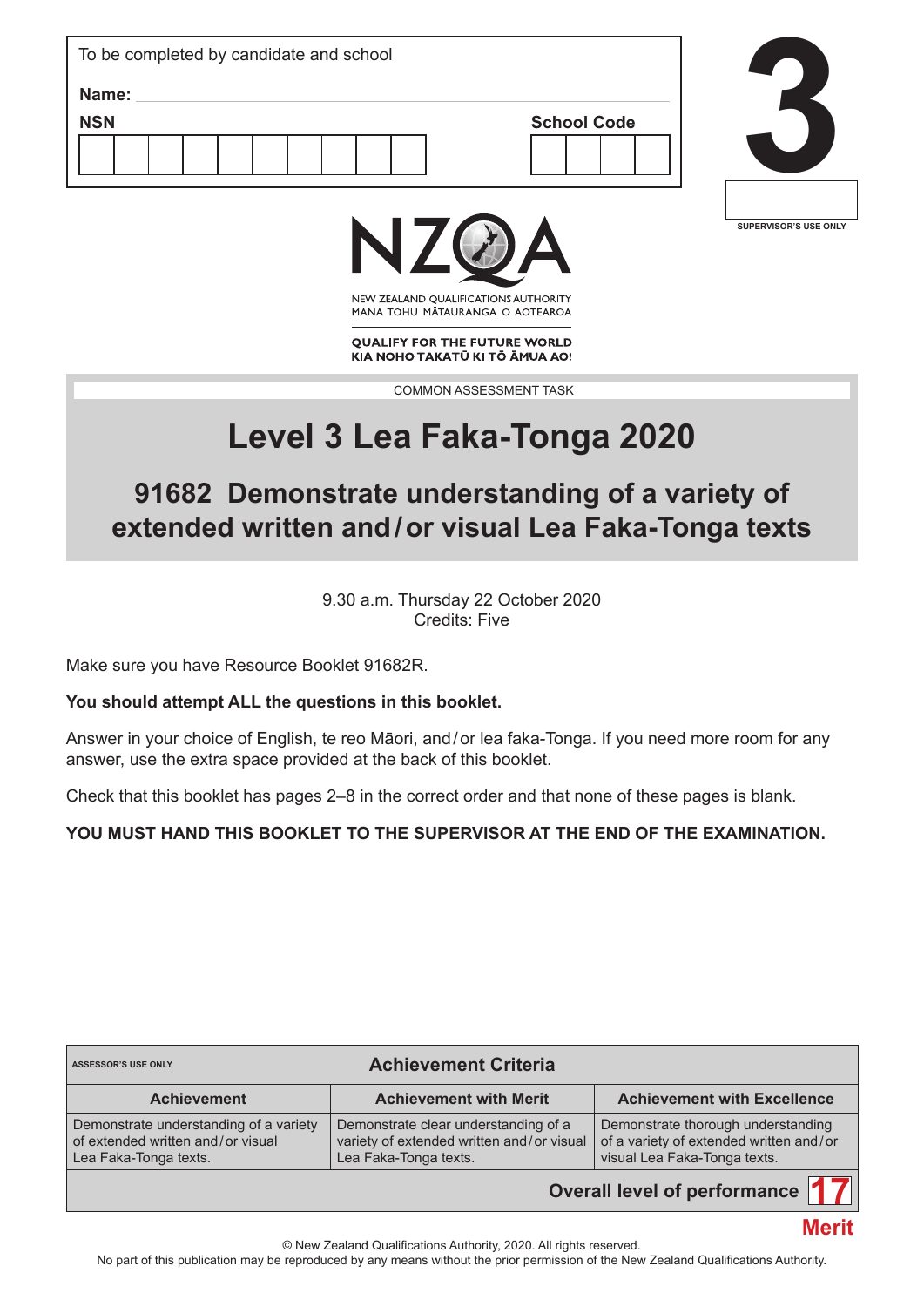#### **QUESTION ONE: Ongoongo (News report)**

Read Text A on pages 2 and 3 of the resource booklet.

 $(a)$ Fakamatala'i 'a e 'uhinga 'oku mahu'inga ai ke fakahoko 'a hono langa 'o e hala-fakakavakava Fanga'uta.

 $\overline{2}$ 

Explain why it is important to have the Fanga'uta bridge built.

ko e hala-fakakavakava pehé 'e 'oku tanga'uta lele Mei tolaha Imisi  $\mathbf{Q}$  $\overline{O}$ ngaah Dea  $66$ Wingo mahuinga takahoko  $\overline{c}$ land ke a te" homo  $\Omega$ vave an kakai tetononga'aki ά  $\overline{\mathcal{Q}}$ Mei ane en ggah na lava M toki holoki eto, Vave ā  $\ell$ h  $1$ aimi De etomonaggli  $\alpha$  $\overline{c}$ Touvists Kaka ko ha pe Taha he abite he De Mei  $\lambda$   $\alpha$ malge Taha tugamolu  $\overline{\mathbf{c}}$  $\sqrt{a}$ Duna  $\bullet$  $\overline{e}$ haga oku ange hono rahninga  $\overline{a}$ Faka Kaukan hala-်စ  $\mathbf{\varrho}$ takakavakava n e ho avadevave. 'en ÈΘ ha De owiga hala le ò mei Nuku<sup>'</sup>alot<sup>i</sup>n à Иe  $na$ tei maolunga ah  $\bullet$ a  $a$ lofa atra  $\sigma$  $\mathcal{C}$ ngaah ťe  $(a)$ 'otu 'oku pea  $M$ a'ul hО  $1$ u'e  $\overline{a}$ °ა ka holco Man

Lea Faka-Tonga 91682, 2020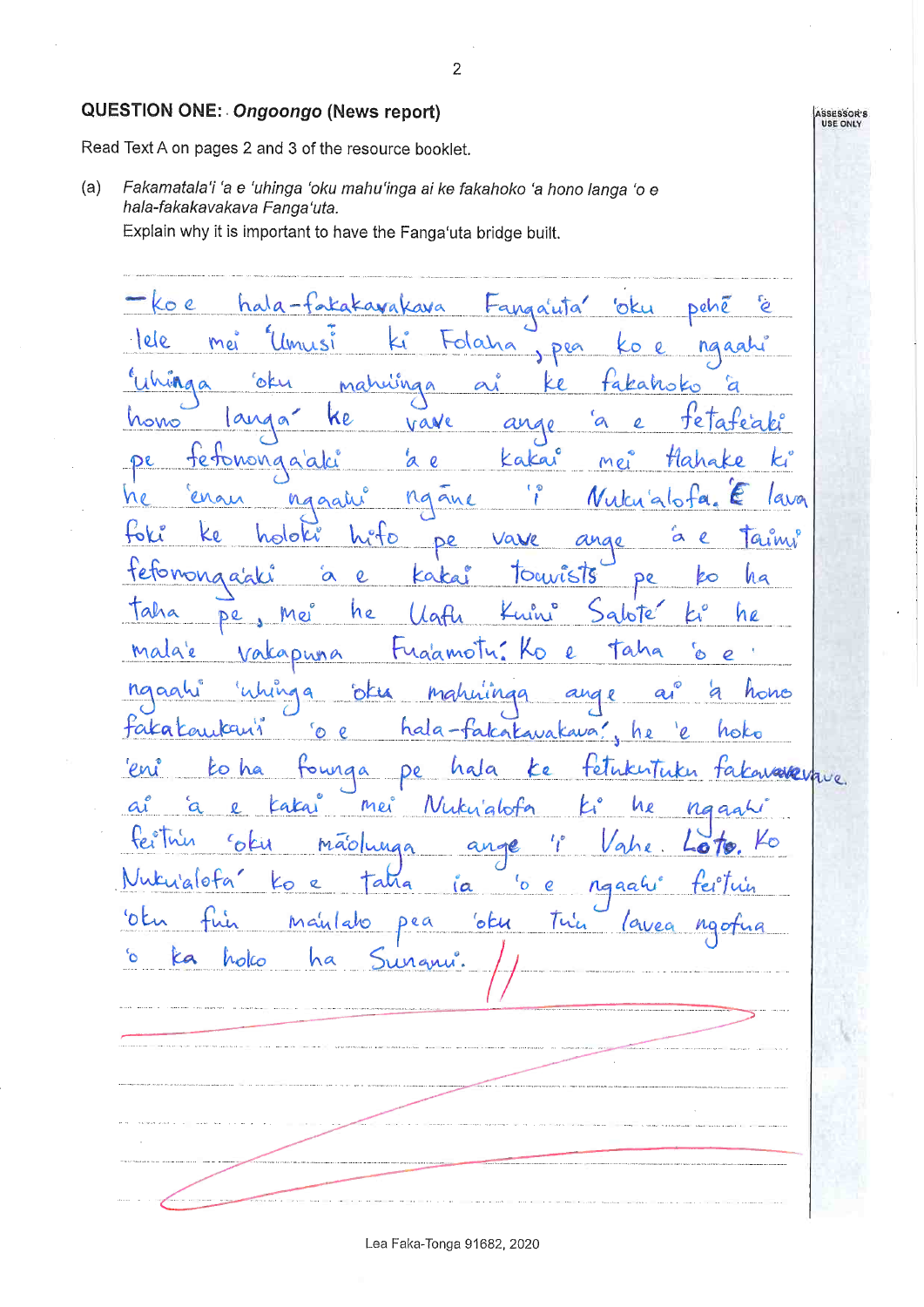Ko e hã e 'uhinga 'e fu'u mamafa ai hono langa 'o e hala-fakavakava Fanga'uta'?  $(b)$ Fakamatala'i fakaikiiki mai ho'o tali' 'o ngaue'aki e fakamatala 'i he konga tohi. Why will it be expensive to build the Fanga'uta bridge? Explain your answer with details from the text.

taha ko e whinga  $\mathbf{Q}^2$ mamata  $\mathcal{L}$  $\overline{a}$ ngaah falcaholco hono a e 'ဝ' ø heda  $\alpha$ 'oku he fiemal takakavakaya 'e Deh  $168u$ hala Maah DQ  $\bullet$ hala hala tehok ngaghi  $m$ o l  $\overline{a}$ takakavatava. halg hono  $\mathcal{L}_{\mathcal{D}}$ langa  $F_{\rm tot}$ fiemain to 'en pan Ke haaa  $\mathcal{P}$ Kelekek Totolahi ahi စ် takai la Kelekelo  $\mathcal{L}^{\circ}$ he hala. Koe <sup>0</sup> e Ka langa ko e Koloa mahuling he to eran Ma Mo ia fakamole  $(a$ pea Euopay ŁР Daghe  $[ah]$ **Jotonai** hono  $10$  $\overline{c}$ tokolari.  $k$ oe Taha Whinga E ha aah alci  $\mathcal{L}_{\alpha}$ hono lqı takahoko mo e naturay  $\overline{a}$  $H$ he aka Kava Kava pehe  $\infty$  e hala pea tekanaki Manzata r<br>Q hgaahi aka fetafeaki he tataki hala takakavakava  $6e$ 10 he oluma  $\mathcal{P}'$  $\mathbf{c}$ peal Tah he hala mei

Lea Faka-Tonga 91682, 2020

**ASSESSOR'S**<br>USE ONLY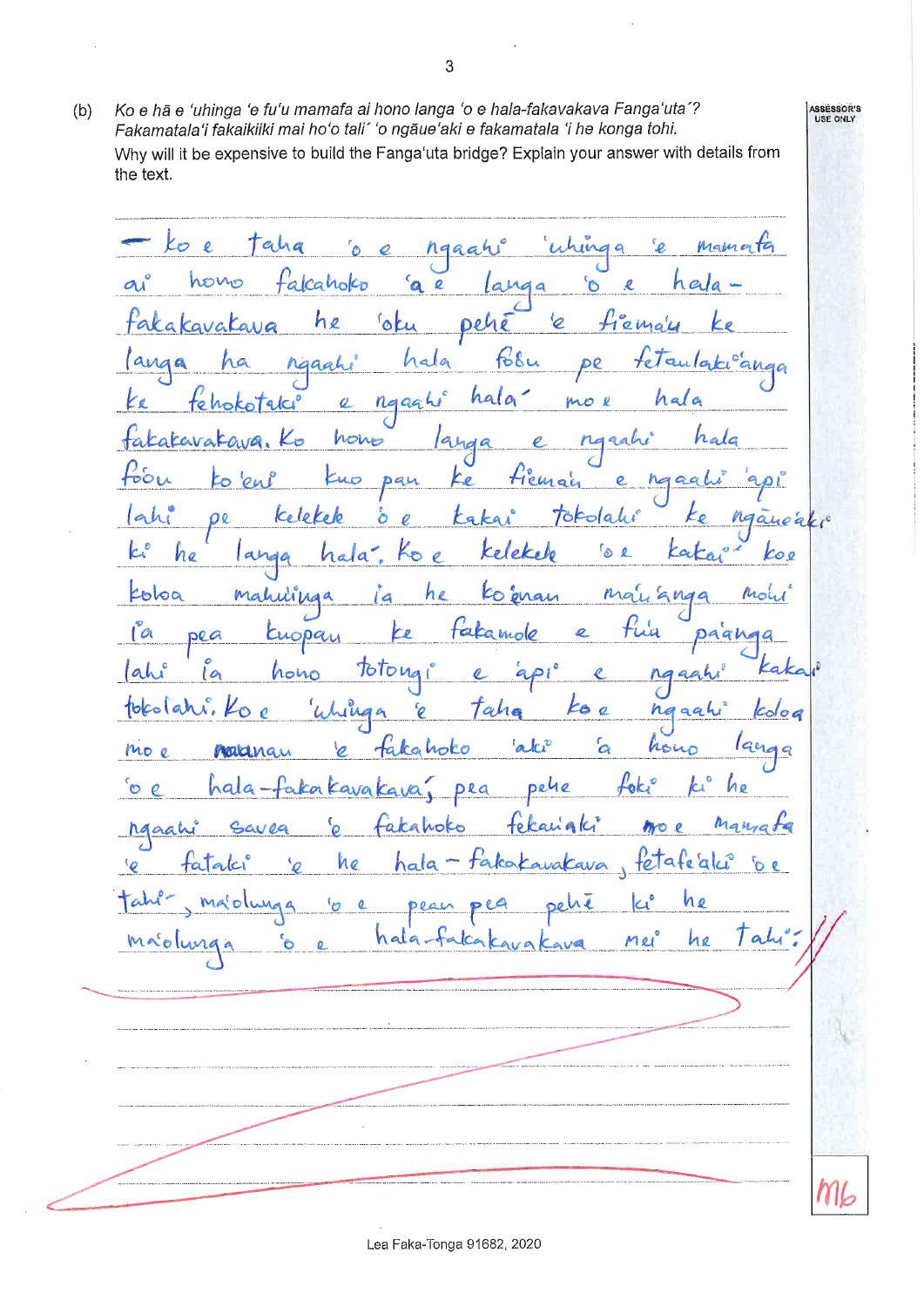#### QUESTION TWO: Faka'eke'eke (Interview)

Read Text B on pages 4 and 5 of the resource booklet.

Fakamatala'i mai pe ko e hā e ngaahi uesia na'a' ne tataki 'a Lupe ke ngāue 'i he tafa'aki 'o  $(a)$ e faito'o'.

Explain what influences led Lupe to a career in medicine.

facamatala Oky hã he Dr Lupe hag  $\mathcal{L}_{\Omega}$ tiche  $s^o_0$ he ene Jane Manako ne Man ki he tai Terta  $\mathcal{N}$ c'ene toh kihe  $50^{\circ}$ he tain hous 'otu lava  $\alpha$ **IM ICT**  $\alpha$ la Sa ha nat a ha ne ku ne he malavor Kr ke Man

'Oku anga fēfē 'a e vakai 'a Lupe ki he'ene ngāue ko e toketā fai-tafa?  $(b)$ How does Lupe view her work as a surgeon?

Dv Oku hoko co pehé  $\overline{O}$ pe 'ene fai  $k_{\sigma}$ toketa ha apyaki  $\overline{a}$ fief ia'anga hoko Lo he cene tokou  $f\alpha$ ito'o MO pea  $\overline{a}$  $\overline{a}$ kene taha 6 R 10 lave ngag Naa ko e  $00$  $fa$  $\cos$ Tata te falcakoloa 20 letin oku mori tata ne Kingitoly pokoni  $\epsilon$ e Marrahe  $\alpha$ **ko**  $7110$  $\mathcal{P}$ 5151 to e  $\int a \cdot a$ 

 $\overline{4}$ 

ASSESSOR'S<br>USE ONLY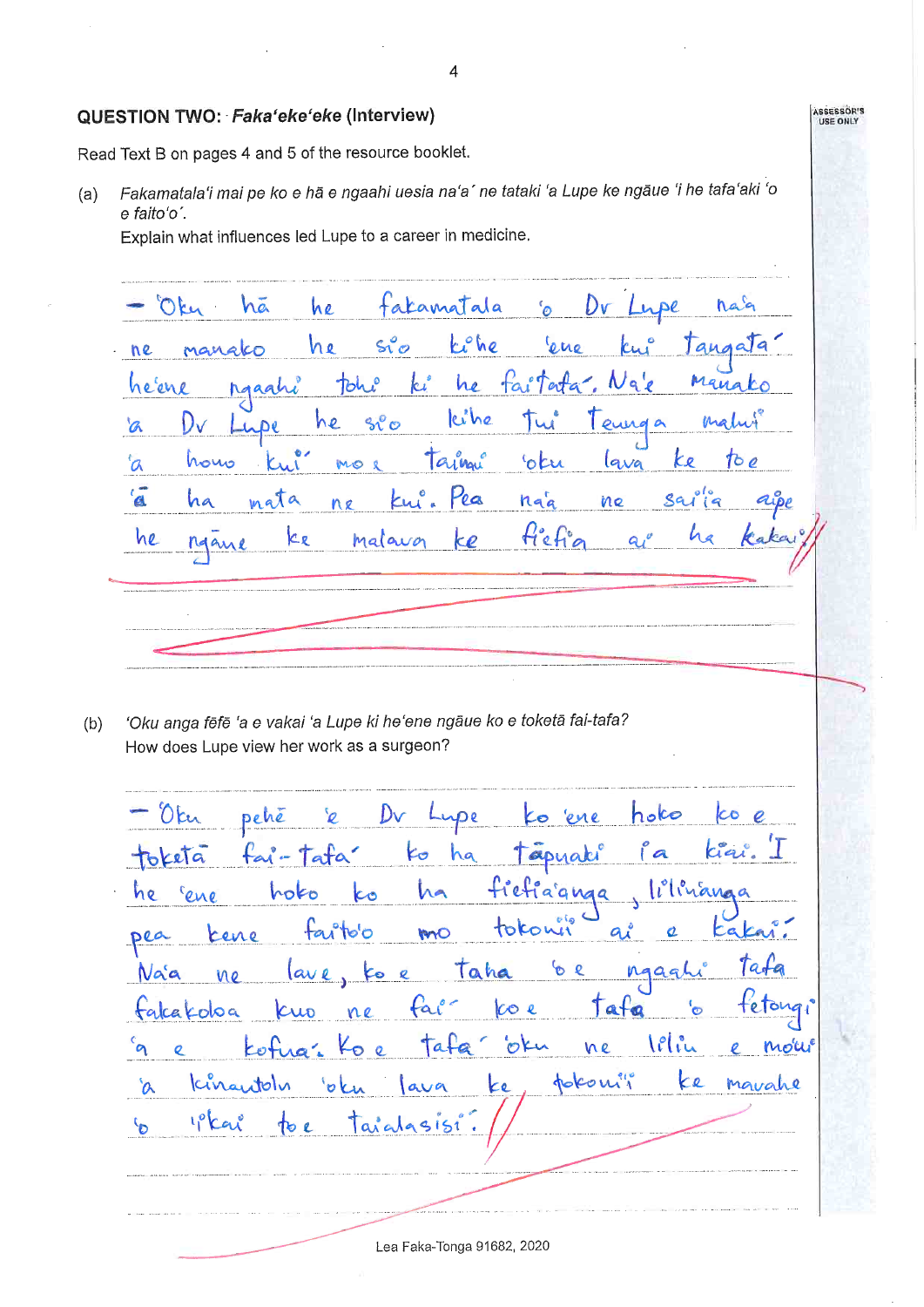Ko e hā 'a e ngaahi fekau 'oku faka'amu 'a Lupe ke vahevahe'? ASSESSOR'S<br>USE ONLY  $(c)$ What messages does Lupe want to share?. Lupe otu he faka botolahi <sup>t</sup>e  $D_{r}$ pehe 'otu Pasifield Kakai nganer he Ena  $a<sup>o</sup>$ <u>ha</u> OF a. **W**  $\lambda \lambda$   $\lambda^0$ *M*  $\int_{\mathbf{C}}$ Ke Cotologh vaka  $\ddot{\text{o}}$  $\frac{1}{2}$  $\epsilon$ es °a Paciefiki  $\delta$ norata ato  $\mathcal{O}$  $\alpha$  $f_1°10°$  $a + a$ he  $\epsilon_{\mathsf{o}}$  e Keran hgave Łо farto's, Oku tokolatu ne naing  $au$ tale lava. facanoto tanu  $\overline{Q}$ 

Lea Faka-Tonga 91682, 2020

5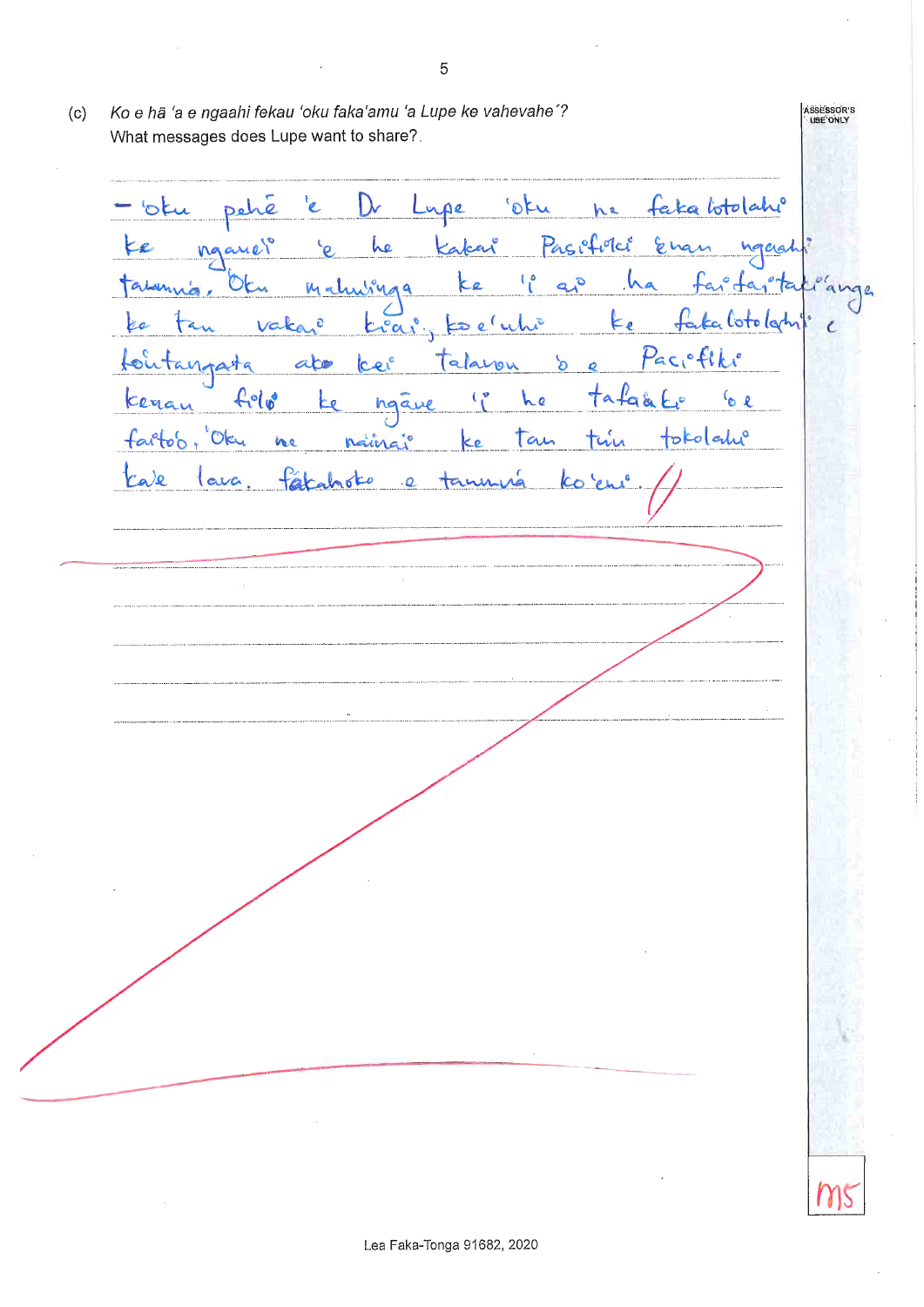#### QUESTION THREE: Talanoa fakatātā (Parable)

Read Text C on page 6 of the resource booklet.

Ko e hā e 'uhinga na'e fakakaukau ai e tamai' ke ne vahevahe ange 'a e talanoa' ni ki hono  $(a)$ 'ofefine'?

Why do you think the father shared this story with his daughter?

'ofefine oku pehe he  $\mathcal{L}$  $\mathbf{Q}$ alguna  $a$ palopalena he  $\alpha$ annga a Taina che ne cь ke hono  $m$ o alanoa  $k_i^{\sigma}$ J.  $lo$ to he helia 'otu algupa റം tekan loto ha mg ma  $|4a|$ 

Ko e hā ha 'uhinga 'oku toe loloto ange 'oku muimui mai he talanoa fakatātā ko 'eni'?  $(b)$ What is the deeper meaning behind the parable?

 $lolo$ to P K arg TO e Ľо  $\mathcal{C}^{\circ}$ he he talanog  $\mathbf{M}\mathbf{a}$ kο vahe K, Talanog ne ange  $\mathbf{z}$ ha oteline Ek  $\mathbf e$  $\mathcal{U}$ **DR**  $\frac{1}{2}$  $lo$ to moe hu'inga teke telcan ု $| \mathcal{C} |$ Vai  $\overline{a}$ dopalema  $^{\circ}$ Ko  $-i^n$  $\mathbf{o}$ pateta folimoa mo e  $P11n$  $\mathbf{Q}$ Deg Co hono hako ko i nggahi  $1$ iliy hø to'imog ne la pateta  $\circ$  e mo e  $A^{\epsilon}$  $\mathcal{U}^{\circ}$ fakatata ha  $\overline{a}$ ok  $1<sub>c</sub>$ 'oku  $Mq$ he aat uesig  $na'a$ lih Koti  $n_{\mathcal{A}}$ ల ల piin  $h^{\circ} h^{\circ}$ Ъ mei  $a^{\circ}$ ha  $o$ ku hgaohi keha  $66$ Solova taha ne chin La

6

ASSESSOR'S<br>USE ONLY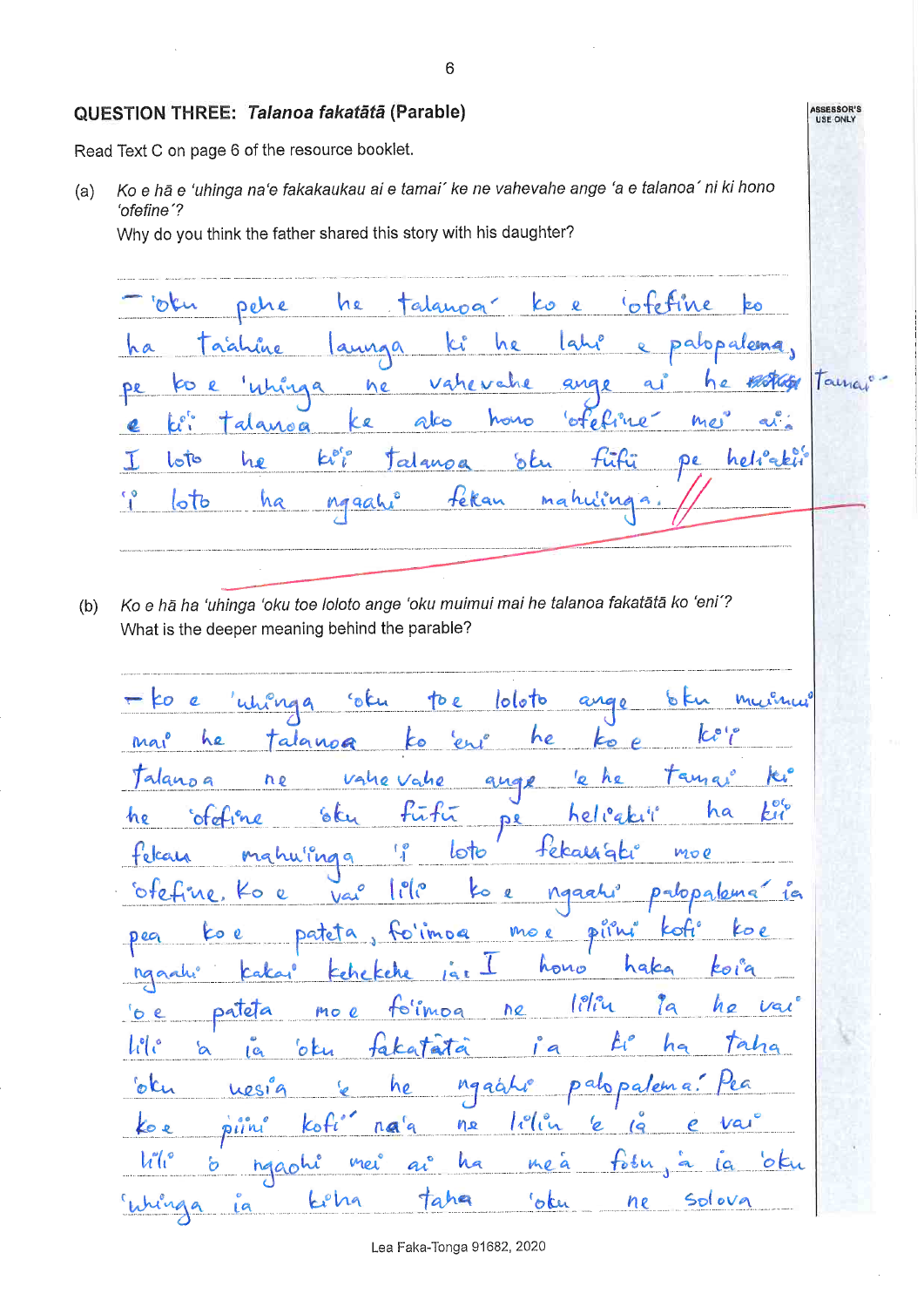

 $(c)$ Ko e hā ho'o fakakaukau ki he founga na'e ngāue'aki 'e he tamai' ke fakahoko 'ene fekau' ki hono 'ofefine'? Na'e a'u lelei nai 'ene fekau? Fakamatala'i fakaikiiki mai ho'o tali' 'o ngāue'aki e fakamatala 'i he konga tohi.

What do you think of the method the father used to convey his message to his daughter? Was it effective? Explain your answer with details from the text.

erio ha leler taha tounga  $ko$  e ragal ke Fakahoko  $abc^{\circ}$ ha feka he Taha. Day  $k^{\alpha}$ farongo kingutohi فما Kenay he alanog ho fa Calcar enale  $a<sub>i</sub>$ w De Ó  $\overline{Q}$ ofeline  $a^{\circ}$ he  $21100$ he 'o t Meli ff I (

 $\overline{7}$